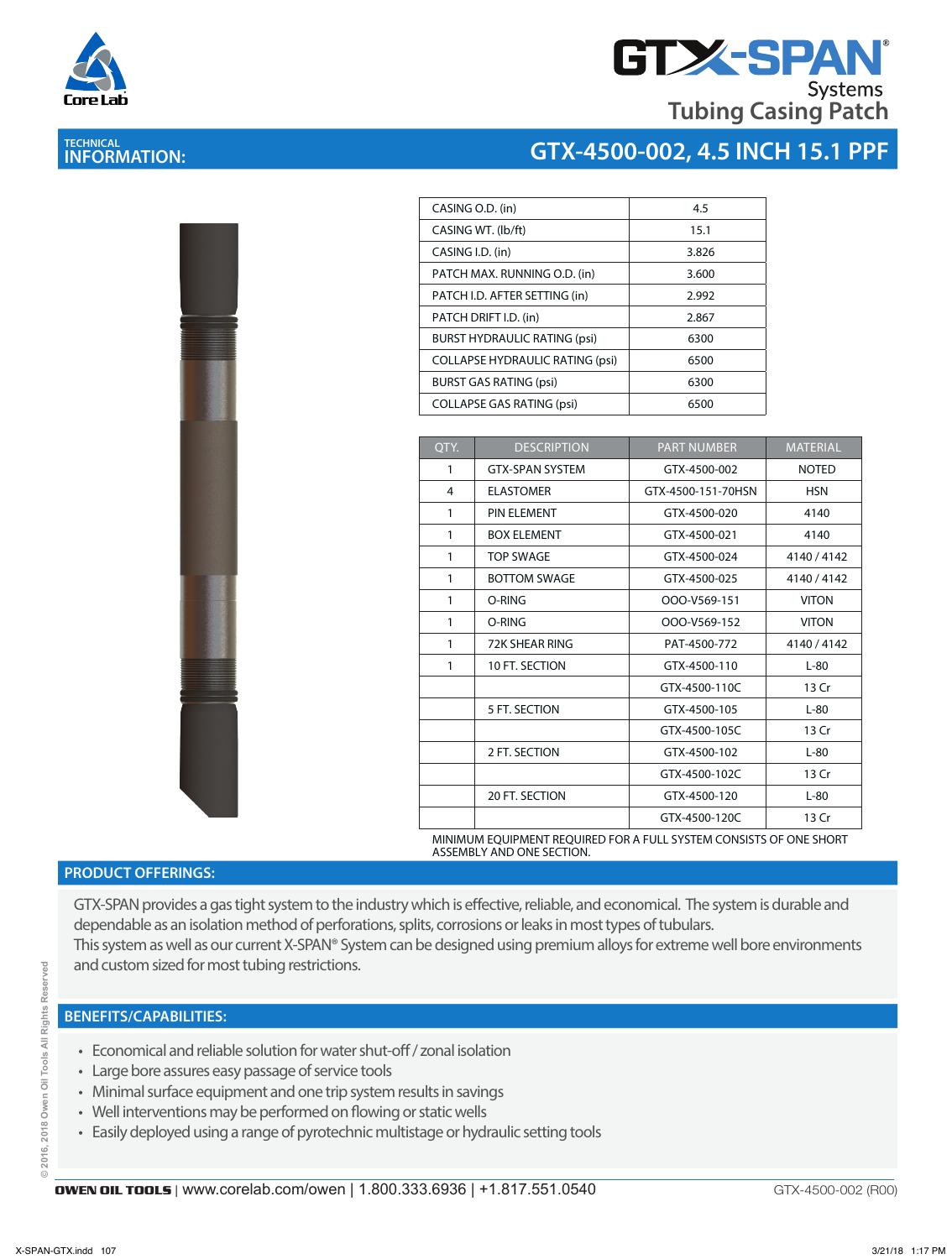

**TECHNICAL INFORMATION:** 

# **GTX-SPAN Tubing Casing Patch**

# **GTX-4500-002, 4.5 INCH 15.1 PPF**



| CASING O.D. (in)                       | 4.5   |
|----------------------------------------|-------|
| CASING WT. (lb/ft)                     | 15.1  |
| CASING I.D. (in)                       | 3.826 |
| PATCH MAX. RUNNING O.D. (in)           | 3.600 |
| PATCH I.D. AFTER SETTING (in)          | 2.992 |
| PATCH DRIFT I.D. (in)                  | 2.867 |
| <b>BURST HYDRAULIC RATING (psi)</b>    | 6300  |
| <b>COLLAPSE HYDRAULIC RATING (psi)</b> | 6500  |
| <b>BURST GAS RATING (psi)</b>          | 6300  |
| <b>COLLAPSE GAS RATING (psi)</b>       | 6500  |

| QTY.  | <b>DESCRIPTION</b>                        | <b>PART NUMBER</b> | <b>MATERIAL</b>    |
|-------|-------------------------------------------|--------------------|--------------------|
| 4     | <b>ELASTOMER</b>                          | GTX-4500-151-70HSN | <b>HSN</b>         |
| 1     | PIN ELEMENT                               | GTX-4500-020       | 4140               |
| 1     | <b>BOX ELEMENT</b>                        | GTX-4500-021       | 4140               |
| 1     | <b>TOP SWAGE</b>                          | GTX-4500-024       | 4140/4142          |
| 1     | <b>BOTTOM SWAGE</b>                       | GTX-4500-025       | 4140 / 4142        |
| $N+1$ | O-RING                                    | OOO-V569-151       | <b>VITON</b>       |
| $N+1$ | O-RING                                    | OOO-V569-152       | <b>VITON</b>       |
| 1     | 72K SHEAR RING                            | PAT-4500-772       | 4140/4142          |
| 1     | SET SCREW 1/4 INCH X<br>20 TPI, 5/16 INCH | PUR-0501-030       | <b>ALLOY</b>       |
| N     | 10 FT. SECTION                            | GTX-4500-110       | $L-80$             |
| 1     | <b>SLEEVE NUT</b>                         | SET-3250-420       | 4140/4142          |
| 1     | SETTING SLEEVE LOCK<br><b>NUT</b>         | SET-3250-421       | 4140/4142          |
| 1     | <b>SETTING SLEEVE</b>                     | SET-3250-422       | 4140/4142          |
| 1     | <b>OUICK CHANGE ROD</b>                   | SET-3250-130       | 4130/4140          |
| 1     | <b>OUICK CHANGE NUT</b>                   | SET-3250-131       | 4130/4140          |
| 1     | TOP ADAPTER ROD                           | SET-3250-132       | 4130/4140          |
| $N+1$ | ROD TANDEM<br><b>CONNECTOR</b>            | SET-3250-133       | 4130/4140          |
| N     | 10 FT. ROD                                | SET-3250-134       | 4130/4140          |
| OPT.  | 5 FT. ROD                                 | SET-3250-135       | 4130/4140          |
| 1     | <b>BOTTOM ROD</b>                         | SET-3250-136       | 4130/4140          |
| 1     | <b>COLLET ASSEMBLY</b>                    | SET-3250-747       | <b>SEE TABLE</b>   |
| 1     | <b>END SUB</b>                            | SET-3250-745       | 4130 / 4140 / 4142 |
| 1     | <b>COLLET</b>                             | SET-3250-746       | 4130 / 4140 / 4142 |
| 1     | <b>COLLET SUPPORT</b>                     | SET-3250-446       | 4140/4142          |
| N     | ROD SUPPORT                               | SET-3250-142A      | <b>ALUMINIUM</b>   |

MINIMUM EQUIPMENT REQUIRED FOR 10 FT. SYSTEM

© 2016, 2018 Owen Oil Tools All Rights Reserved **© 2016, 2018 Owen Oil Tools All Rights Reserved**